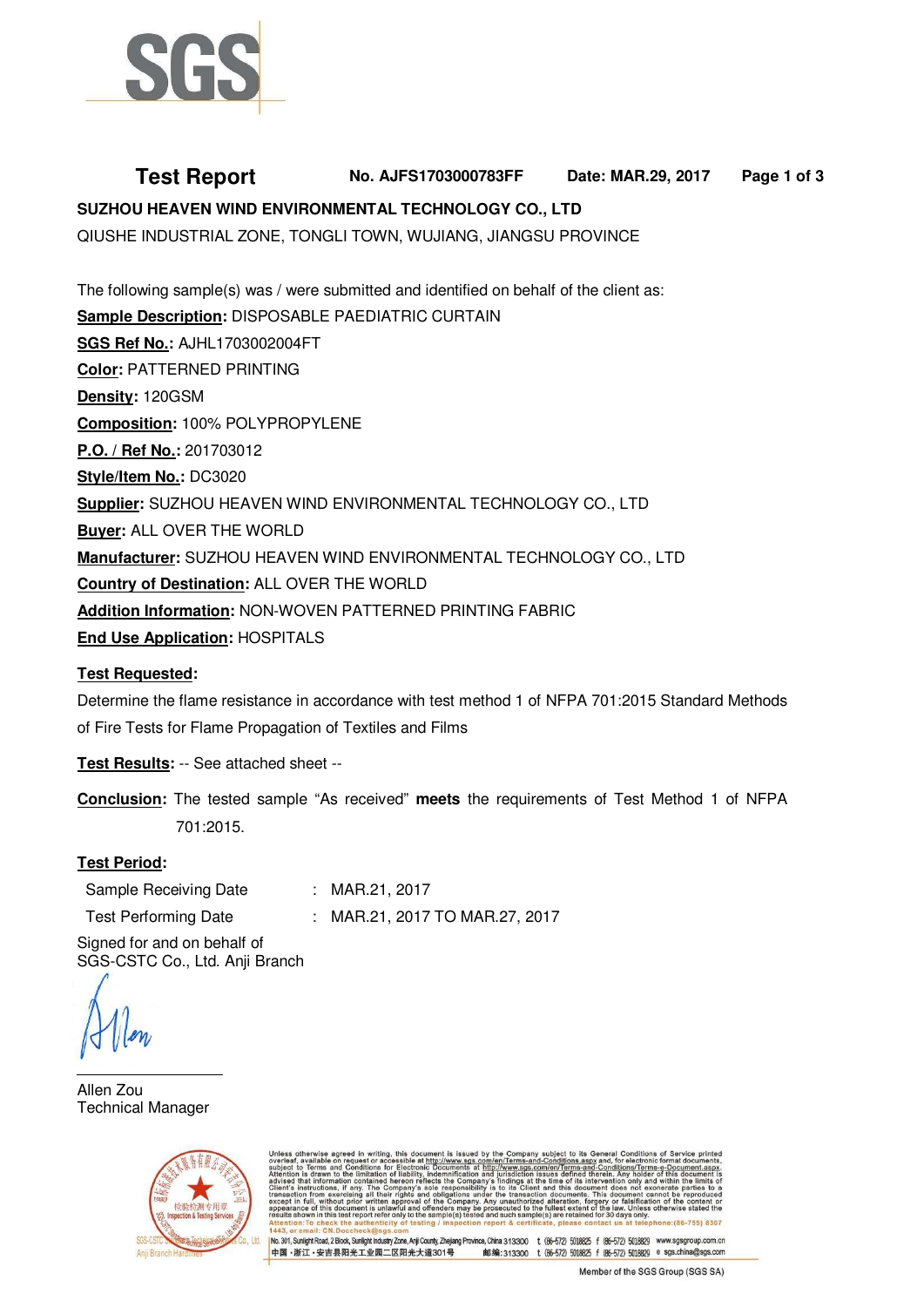

**Test Report No. AJFS1703000783FF Date: MAR.29, 2017 Page 2 of 3**

### **I. Test Conducted**

This test was conducted in accordance with test method 1 of NFPA 701:2015 Standard Methods of Fire Tests for Flame Propagation of Textiles and Films.

#### **II. Details of tested sample**

| Sample description / Color | Fabric / Multi         |       |
|----------------------------|------------------------|-------|
| Area density               | About 136 $g/m2$       |       |
| Products configuration     | Single Layer           |       |
| Size of sample *           | 150 mm $\times$ 400 mm | 10pcs |

\* With the length parallel to the lengthwise direction of the material

### **III. Conditioning**

Prior to testing, the sample was conditioned at least 30 minutes at 105℃±3℃

### **Test results**

| Specimen<br>No. | Mass before<br>test(g) | Mass after test<br>$\left( 9\right)$ | Mass loss (%) | After flame time<br>(s) | Burning time on<br>floor $(s)$ |
|-----------------|------------------------|--------------------------------------|---------------|-------------------------|--------------------------------|
| 1               | 8.99                   | 8.79                                 | 2.22          | $\mathbf 0$             | 0                              |
| $\overline{c}$  | 8.41                   | 8.25                                 | 1.90          | 0                       | 0                              |
| 3               | 9.00                   | 8.76                                 | 2.67          | 0                       | 0                              |
| 4               | 8.52                   | 8.36                                 | 1.88          | 0                       | 0                              |
| 5               | 8.46                   | 8.23                                 | 2.72          | 0                       | 0                              |
| 6               | 8.92                   | 8.69                                 | 2.58          | $\Omega$                | 0                              |
| 7               | 8.72                   | 8.55                                 | 1.95          | $\Omega$                | 0                              |
| 8               | 8.56                   | 8.36                                 | 2.34          | $\Omega$                | 0                              |
| 9               | 8.59                   | 8.32                                 | 3.14          | $\Omega$                | 0                              |
| 10              | 8.44                   | 8.26                                 | 2.13          | $\mathbf{0}$            | 0                              |
| Mean            | 8.66                   | 8.46                                 | 2.35          | 0                       | 0                              |

SD =0.42 3SD =1.26 Mean + 3SD =3.61

SD – Standards deviation

To be continued….



subject to its General Conditions of School<br>-Conditions.aspx and, for electronic form<br>m/en/Terms-and-Conditions/Terms-e-D<br>sues defined therein, Any holder of thi ng, this document is issued by the<br>accessible at http://www.sgs.com/<br>for Electronic Documents at http ne of it:<br>thin di nauthorized alteration, forgery or falsi<br>:uted to the fullest extent of the law. Ur<br>uch sample(s) are retained for 30 davs o hono:/06.755\ 0707

|No.301;SunlightRoad,2Block,SunlightIndushyZone,AnjiCounty,Zhejiang Province,China 313300 t (86-572) 5018825 f (86-572) 5018829 www.sgsgroup.com.cn<br>|中国 -浙江 - 安吉县阳光工业园二区阳光大道301号 邮编:313300 t (86-572) 5018825 邮编:313300 t (86-572) 5018825 f (86-572) 5018829 e sgs.china@sgs.com